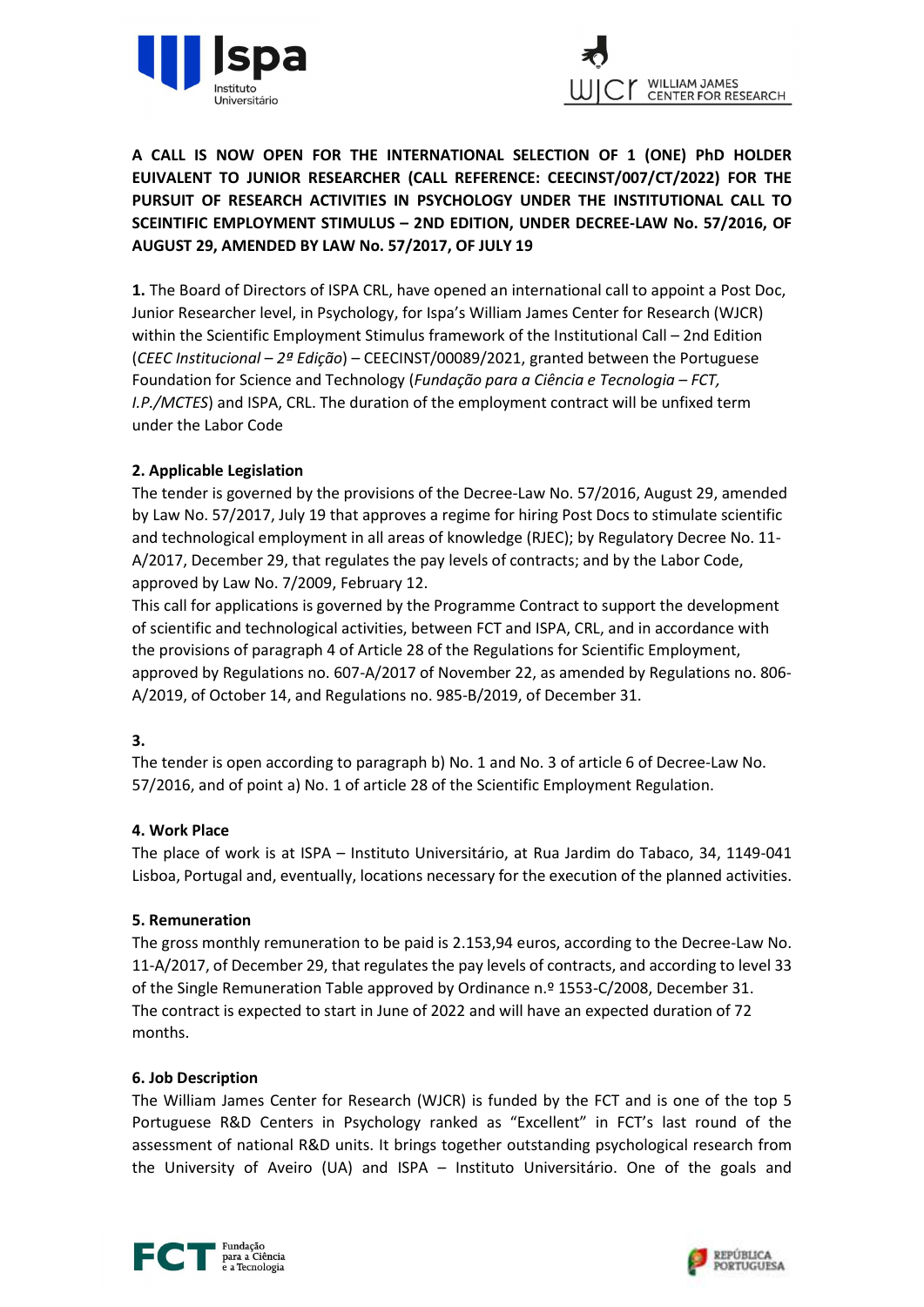



expectations of the WJCR is to become a European Center of excellence for research and training in communication and sociality; cognitive, affective, and developmental processes; and translational Psychology. The research developed by the Center focuses on 4 interrelated clusters: cognition, health, social cognition/body odors, and social development. For more information on the WJCR's research lines, please see https://williamjamescr.org/

We wish to recruit one Junior Researcher specialized in research on either translational/applied Psychology or fundamental Psychology. The candidate is expected to complement expertise to the research cluster he or she applies to, advancing Ispa internationally. We intend to attract talented researchers who bring novel ideas to the Center. The selected candidate is expected to conduct research autonomously and establish links to the existing lines of research.

Candidates whose profile suits the translational/applied Psychology cluster are expected to develop a research program tackling pressing societal challenges and individual well-being. The resulting research should inform systematic and evidence-based interventions promoting social and behavioral change (including digital), and with a clear impact on population health, wellbeing, and sustainability. This can also involve expertise in big data analytics that examines large amounts of data to uncover hidden patterns, correlations and other insights.

Candidates with a profile fitting the fundamental Psychology cluster are expected to develop a research program that aims to advance fundamental research and its applications. The research is expected to draw on basic knowledge on cognitive, neuroscientific, developmental and/or social processes, which can be critical for the implementation of efficient and evidence-based programs in different areas of behavioral change (for example, through digital technology approaches like big data analytics, and AI techniques).

Postdoctoral researchers specialized in cognitive, social, developmental, and neuropsychology/neurosciences are welcome to apply.

# 7. Requirements for admission to the tender

7.1 National, foreign and stateless candidates who hold a doctoral degree in Psychology, Neuropsychology/Neurosciences, Cognitive, Social, Developmental, or Health Psychology and holders of a scientific and professional curriculum that reveals an appropriate profile for the position and research to be conducted (Point 6) may apply.

If the doctorate degree was awarded by a foreign higher education institution, it must comply with the provisions of Decree-Law No. 66/2018, of August 16, and candidates must prove the respective recognition or equivalence of the degree.

7.2 General requirements: Doctoral degree in Psychology, Neuropsychology/Neurosciences, Cognitive, Social, Developmental, or Health Psychology, completed 5 years or less years ago.

7.3 As specific requirements, the candidate must have 1) research experience in the areas of fundamental Psychology, Neuropsychology/Neurosciences, Cognitive, Social, Developmental, or Health Psychology; 2) research work developed in the mainstream areas of Psychology; 3) experience in submitting applications to competitive funding calls; 4) a track record of scientific publications compatible with the year of PhD completion; 5) experience in the dissemination of scientific outputs in (inter)national events; 6) experience in MSc supervision and teaching. Proficiency in written and spoken English is expected.



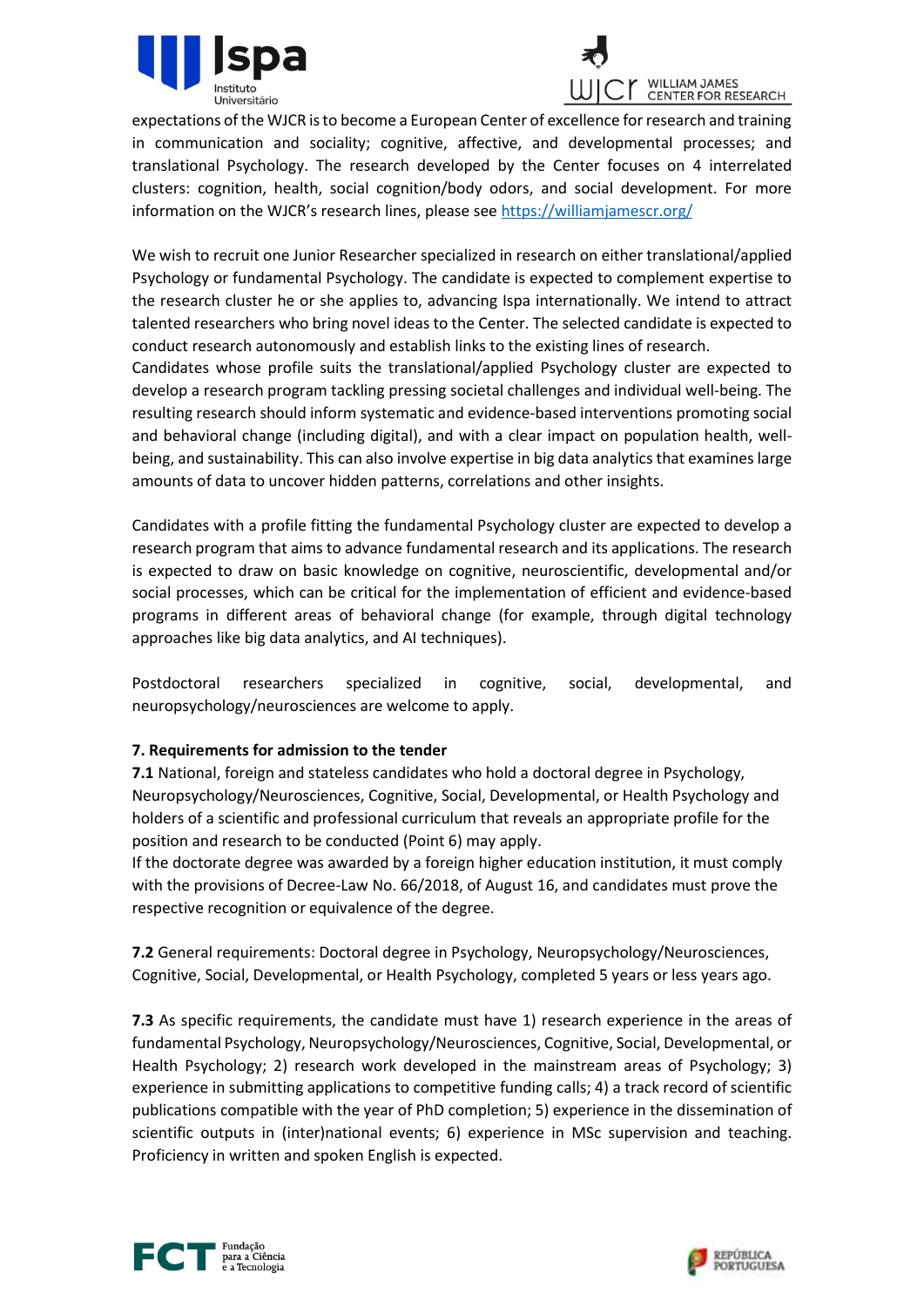



### 8. Formal application

8.1 Applications should be formalized through a written request to the Board of Directors of ISPA, CRL, stating the identification of this notice (call reference: CEECINST/007/CT/2022), full name, filiation, citizenship/civil identification number, expiry date of ID card, tax identification number, date and place of birth, marital status, profession, residence, and contact address, including e-mail address and telephone contact.

8.2 Applications should include supportive documents (in PDF format) and proof of the conditions specified above to be admitted to this call (Point 7):

a) Copy of PhD certificate and/or diploma, with indication of completion date.

If the doctorate degree was awarded by a foreign higher education institution, a proof of its recognition or equivalence by a Portuguese higher education institution must be presented, under the terms of the provisions of Decree-Law No. 66/2018, of August 16. If the candidate has already requested but is waiting on the recognition or equivalence of the degree, he/she can alternatively submit proof that the recognition or equivalence was requested. In this case, the application will be conditionally admitted and all formalities established therein must be fulfilled by the starting date of the contract.

b) PhD thesis, or link to published PhD thesis;

c) Detailed curriculum vitae;

d) Motivation letter (max 2 pages). On the first page, the candidate should describe the relevant scientific activities from the past five years, and how his/her expertise aligns with the WJCR strategic plan and research clusters. On the second page, the candidate should briefly describe a research program for the duration of the position (6 years) specifying how the proposed research program is likely to add to, extend, or complement existing research competencies of one of the two clusters identified in point 6;

e) Two reference letters.

8.3 Applications and documentation should be submitted digitally (in PDF format) from the 18<sup>th</sup> May 2022 to the 3<sup>rd</sup> June 2022, 11h00PM (Lisbon time) to the e-mail address: cgi@ispa.pt. The subject of the email should indicate the reference of this notice (CEECINST/007/CT/2022). Applications can be submitted in Portuguese or in English.

9. All candidates who formalize their application incorrectly or fail to provide the requirements imposed by this tender may be excluded from admission. In case of doubt, the panel is entitled to request further documentation to support the candidates' statements.

10. False statements by candidates shall be punished by law.

# 11. Selection Criteria

11.1 The selection is to be made based on the candidate's scientific and curricular evaluation. as defined by Decree-Law No. 57/2016, of August 29, amended by Law No. 57/2017, of July 19.

11.2 The evaluation of the candidate's scientific and curricular achievements will focus on the relevance, quality, and timeliness of the scientific contributions of the candidate taking into account:

a) The scientific and technological outputs over the last 5 years, the candidate regards as being most impactful;



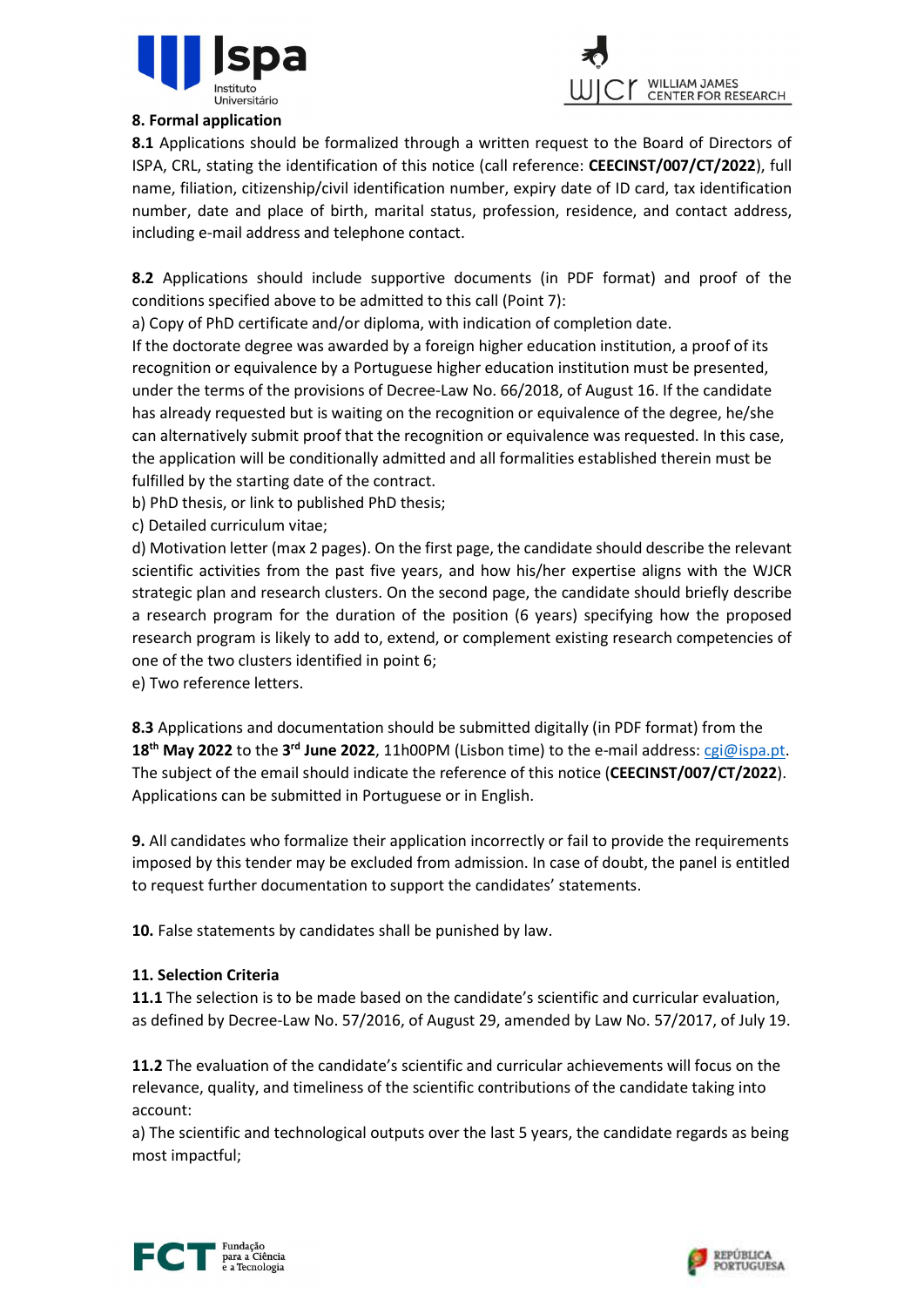



b) Applied or practice-based research activities developed over the last 5 years, considered by the candidate as having the greatest impact;

c) Activities of extension and dissemination of knowledge developed in the last 5 years, in particular in the context of the promotion of scientific culture and practices, the candidate regards as being most impactful.

11.3 The 5 years' period mentioned above can be extended by the panel, if requested by the candidate, when justified on the grounds of suspension of scientific activity for socially protected reasons, such as parental leave, prolonged serious illness, and other situations of unavailability for work that is legally protected.

# 12. Selection Methods

Evaluation and selection methods will be the curricular evaluation and the interview.

# 13. Curricular Evaluation

**13.1** The curricular evaluation (CE) is expressed on a  $0 - 100$  scale and results from the formula: CE = 55% SO + 30% RA + 10% DK + 5% ML

a) SO corresponds to the scientific and technologic outputs over the last 5 years, which the candidate regards as having the most impact in the scientific areas of this call. This criterion includes scientific publications (high impact, indexed paper publications on Web of Knowledge and/or Scopus), invited talks (national and/or international), communications in scientific events, organization of national and/or international scientific events, recognitions and awards/honors. SO will be evaluated based on the following parameters:

Production in the areas of this call – 60 to 100 points; Production in relevant areas – 11 to 59 points; Production in other areas – up to 10 points.

b) RA corresponds to research activities developed over the last 5 years, which the candidate regards as having the most impact in the scientific areas of this call. This criterion includes participation in funded research projects, participation in national or international networks, experience in the submission of proposals to competitive research funds, supervision of academic theses and dissertations (Master students), supervision of research assistants, teaching, participation in evaluation panels, and experience in revising scientific publications.

RA will be evaluated based on the following parameters:

Activities in the areas of this call – 60 to 100 points; Activities in relevant areas – 11 to 59 points; Activities in other areas – up to 10 points.

c) DK corresponds to activities of extension and dissemination of knowledge developed in the last 5 years, in particular in the context of the promotion of scientific culture and practices, which the candidate regards as having the most impact in the scientific areas of this call. This criterion includes scientific outreach and dissemination of knowledge



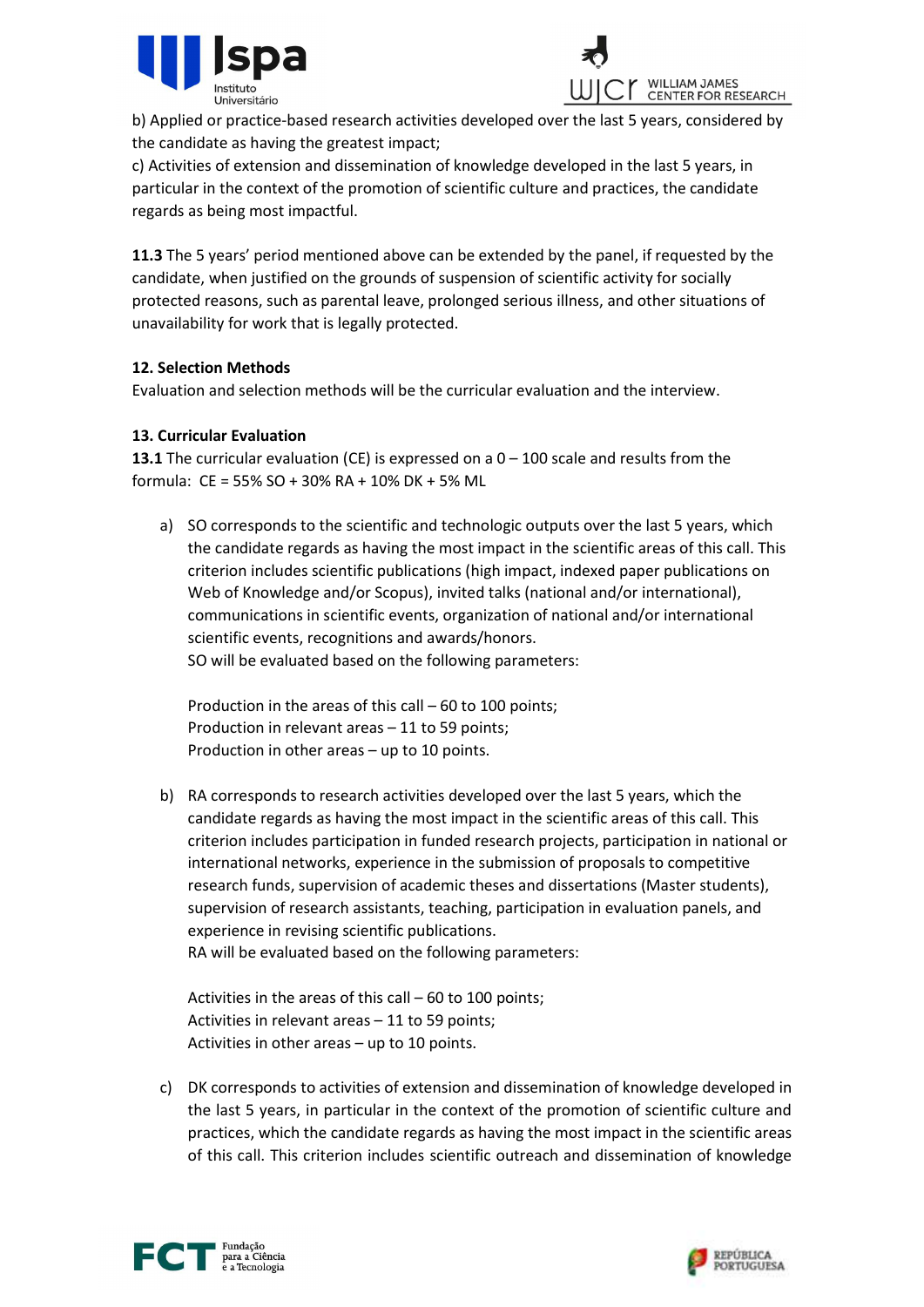



and results to the society, to academic and nonacademic audiences, and other activities of science communication.

DK will be evaluated based on the following parameters:

Activities in the areas of this call – 60 to 100 points; Activities in relevant areas – 11 to 59 points; Activities in other areas – up to 10 points.

d) ML corresponds to the motivation letter clarifying the relevant scientific activities over the past five years, how the candidate's expertise aligns with the WJCR strategic plan and research clusters, and a research program for the duration of the position (6 years) specifying how the proposed research program is likely to add to, extend, or complement existing research competencies of one of the two clusters identified in point 6.

ML will be evaluated based on the following parameters:

Candidate's profile in the areas of this call – 60 to 100 points; Candidate's profile in relevant areas – 11 to 59 points; Candidate's profile in other areas – up to 10 points.

13.2 Each Jury member evaluates the applications based on the defined evaluation criteria for the Curricular Evaluation (CE) in a 0-100 scale. Final classifications of each criterion will be obtained by averaging the classifications indicated by each Jury member, and expressed on a 0- 100 scale, up to the centesimal place.

13.3 Candidates who obtain a score equal to or greater than 75 points on the Curricular Evaluation will be invited to the interview. All other candidates will be excluded from the tender process, as the Jury will consider they do not hold a scientific and professional curriculum that reveals an adequate profile for the position.

### 14. Interview

**14.1** The interview consists of a discussion between the candidate and the Jury, which is meant to further clarify aspects related to the results of the candidate's research.

**14.2** The evaluation criteria of the interview will focus on the scientific knowledge demonstrated by the candidate, and on the suitability of the candidate's research to the position of this call.

**14.3** The evaluation of the interview is expressed on a  $0 - 100$  scale.

14.4 The final classification of the interview will be obtained by averaging the classifications indicated by each Jury member, and expressed on a 0-100 scale, up to the centesimal place.

# 15. Final Classification and Ranking

15.1 The final classification (FC) of each candidate admitted to the Interview corresponds to the weighted average of the evaluation and selection methods, by assigning a weighting factor of 90% to the curricular evaluation and 10% to the interview:

FC = Curricular Evaluation (CE) x 90% + Interview x 10%



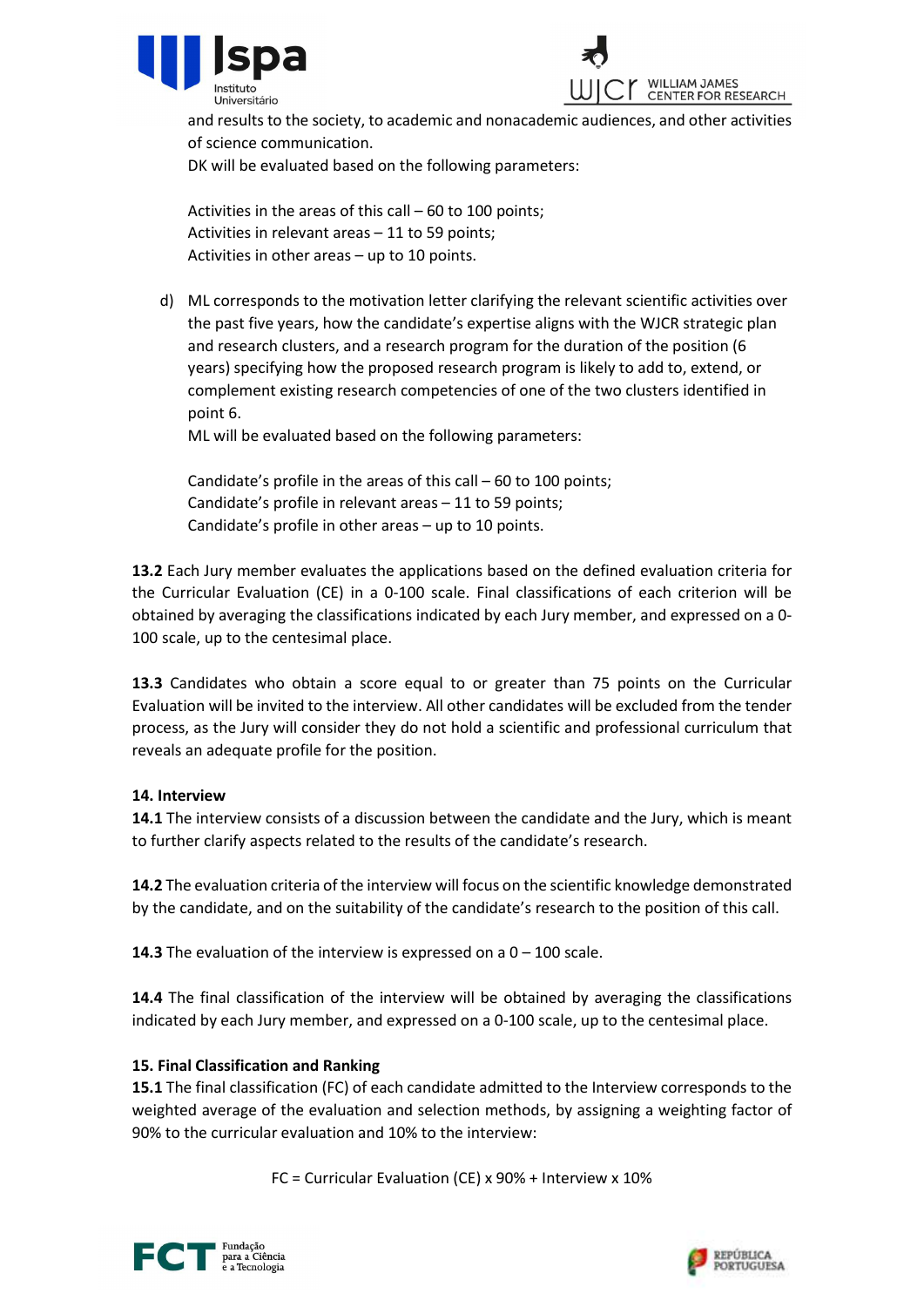



15.2 In the event of a tie, the president of the jury will have a casting vote.

**15.3** The final classification is expressed on a  $0 - 100$  scale, up to the centesimal place.

16. Minutes of the Jury meeting should be drawn up to include a summary of the meeting, as well as all votes cast by the members with the respective justifications. These minutes can be made available to candidates upon request.

17. The Jury also draws up an ordered list of approved candidates with their respective classification.

18. The final decision of the Jury should be validated by the institutional leader who also decides on the recruitment, namely the President of the Board of Directors of ISPA, CRL. If none of the candidates has the profile required for the position and respective work plan, then the jury has the right to not appoint anybody.

### 19. Hearing of interested parties

19.1 The final decisions of the Jury will be announced within 90 days from the deadline for submission of the applications. After notification, candidates will have 10 working days to respond (Pursuant to article 121 of the Code of Administrative Procedure). All candidates will be notified by e-mail.

19.2 Once the prior hearing period is finished, the selected candidate has 10 working days to accept the position in written. If the candidate fails to declare he/she accepts the position, this will be regarded as withdrawal or renouncement of the position. If the selected candidate declines, or withdraws from, the position, the jury can approach the next candidate(s) in the list and offer the contract to this candidate.

20. The tender is exclusively intended to fill the abovementioned position, and may be cancelled up to the homologation of the list of the final ordering of the applicants and expires with the respective filling of the position.

### 21. Jury

In conformity with article 13 of Decree-Law No. 57/2016, the Jury is composed of: President: Doctor Gün Semin, Full Professor at Ispa – Instituto Universitário, Researcher and Scientific Coordinator of the William James Center for Research (Portugal);

Effective member: Doctor Adriana Sampaio, Assistant Professor with Habilitation at the School of Psychology, University of Minho (Portugal);

Effective member: Doctor César Lima, Assistant Professor at the Department of Social and Organizational Psychology, Iscte-IUL (Portugal);

Alternate member: Doctor Rui Oliveira, Full Professor at Ispa – Instituto Universitário (Portugal); Alternate member: Doctor Isabel Leal, Full Professor at Ispa – Instituto Universitário (Portugal).

### 22. Policy of non-discrimination and equal access

ISPA, CRL actively promotes a policy of non-discrimination and equal access policy, that is, no candidate can be privileged, benefited, impaired or deprived of any rights whatsoever, or be exempt of any duties, based on ancestry, age, sex, sexual preference, marital status, family and